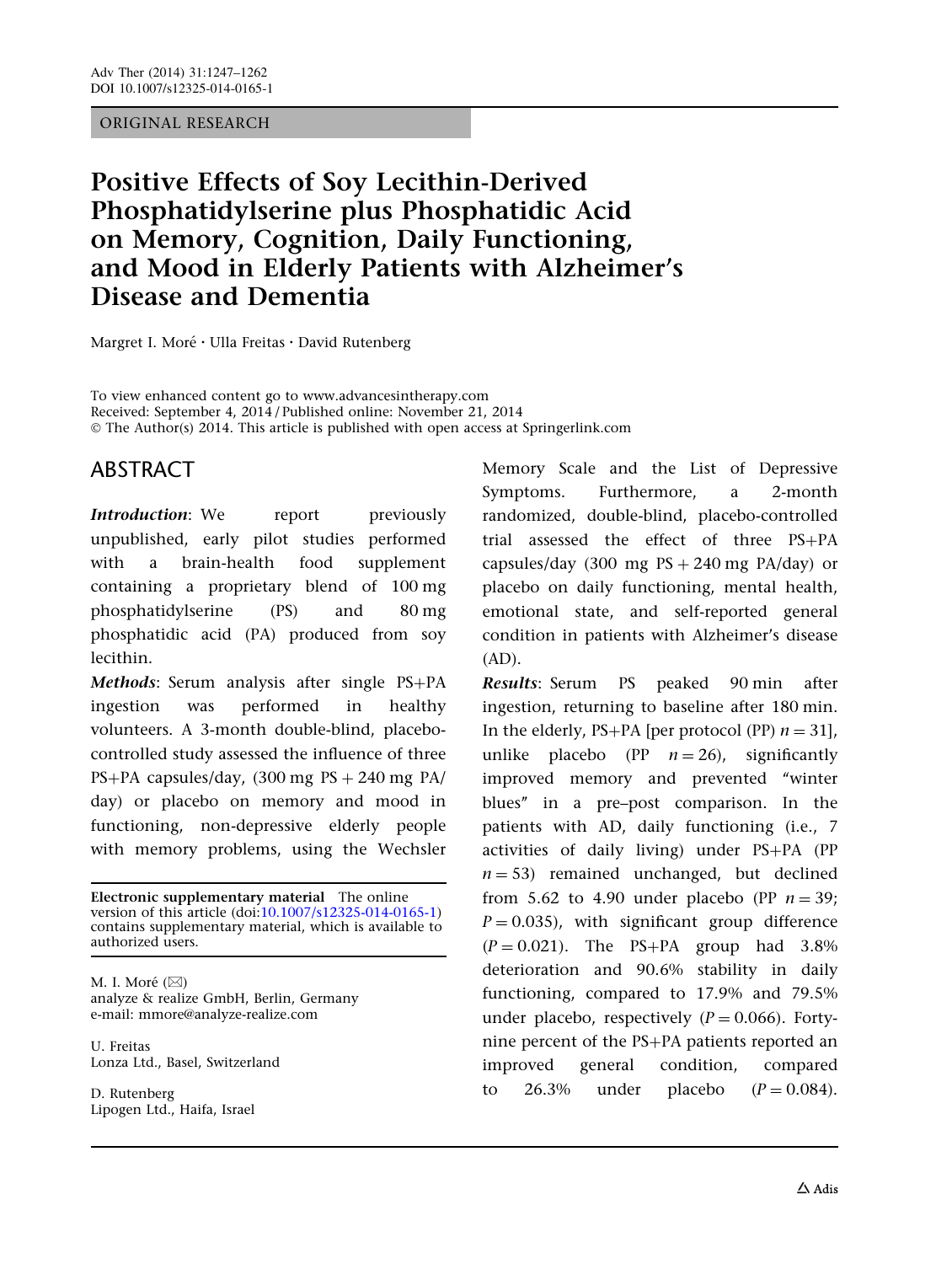<span id="page-1-0"></span>Approximately,  $43\%$  of the PS+PA patients, but none under placebo, continued post-trial supplementation (while double-blinded). No negative side effects were observed.

Conclusion: PS is efficiently absorbed after oral consumption. A positive influence of  $PS+PA$  on memory, mood, and cognition was demonstrated among elderly test subjects. Short-term supplementation with  $PS+PA$  in patients with AD showed a stabilizing effect on daily functioning, emotional state and selfreported general condition. The data encourage long-term studies with  $PS+PA$  in AD patients and other elderly with memory or cognition problems.

Keywords: Alzheimer's disease; Cognition; Daily functioning; Dementia; Elderly; Memory; MemreePlus<sup>TM</sup>; Mood; Phosphatidic acid; Soy lecithin-derived phosphatidylserine

# INTRODUCTION

Cognitive impairment, such as memory loss (dementia), with increasing age is common and distressing to both the aged individual and their family  $[1-3]$  $[1-3]$  $[1-3]$ . Due to a gradual decline in cognitive capacity, patients with dementia are no longer able to continue their former regular occupational and social activities. Functional limitation restricts activities that are essential to daily living, such as bathing, dressing, toileting, and eating [[4\]](#page-13-0). The physical and emotional impact of dementia caregiving is estimated to have resulted in healthcare costs of \$9.1 billion in the United States in 2012 [\[5](#page-13-0)].

A ''normal'', gradual, age-associated memory impairment (AAMI), with a decline of memory tasks by 50% or more over adulthood and aging, affects everybody [[6](#page-13-0)]. Superimposed on this normal development, the majority of patients with dementia suffer from either a degenerative

disease of the brain, mainly Alzheimer's disease (AD), or from multiple infarcts of the brain (vascular dementia), or from a combination of the two [\[6\]](#page-13-0). In a 65-year-old man, the remaining lifetime risk of AD has been shown to be 6.3%, and the risk developing any dementing illness to be 10.9%; with the corresponding risks for a 65-year-old woman of 12% and 19%, respectively [[7](#page-13-0)].

The distress associated with memory impairments, including AD, has ignited a search for viable treatments, and there have been various pharmacological or nutritional approaches explored to counter dementia [\[8](#page-13-0), [9](#page-13-0)].

Age-related cognitive deficits have been linked to various mechanisms, including cumulative oxidative stress and age-related changes in cellular metabolism [\[10\]](#page-13-0). Many age-related neurochemical changes can be traced to structural and functional alterations in neuronal membranes [\[11\]](#page-13-0). A decline of phospholipids—particularly phosphatidylserine (PS) in neuronal membranes—has been associated with memory impairment and deficits in mental cognitive abilities [\[12,](#page-13-0) [13](#page-13-0)]. This has led to the proposal that administration of endogenously occurring phospholipids may prevent or reverse age-related neurochemical deficits [[14](#page-13-0)].

The phospholipids PS and phosphatidic acid (PA) are found in the neuronal membrane in high concentrations and are essential to its functioning, acting as a biological detergent, and keeping fatty substances soluble and cell membranes flexible [[15](#page-13-0), [16](#page-13-0)]. PS was also found to reduce oxidative stress in the brain [\[17\]](#page-13-0), as well as to stimulate neurotransmitter release [\[18,](#page-13-0) [19](#page-13-0)] and to increase brain glucose metabolism [[20](#page-13-0), [21\]](#page-13-0). Experiments with PSsupplemented rodents have shown an improvement in memory, learning capacity, and other cognitive parameters [[19](#page-13-0), [22–25](#page-13-0)].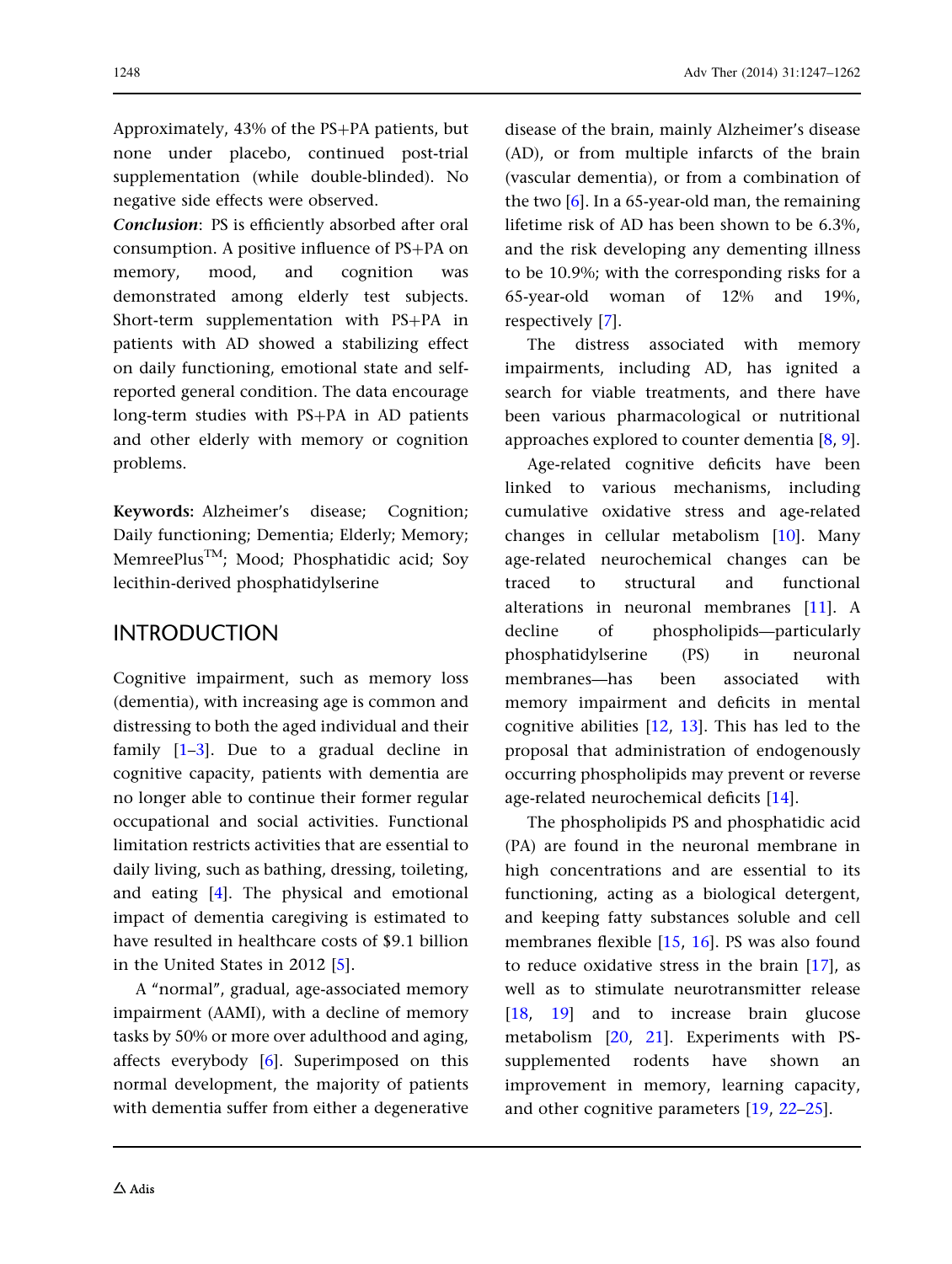Several human studies have shown the efficacy of bovine brain-derived PS in patients with dementia [\[26\]](#page-13-0). For example, AAMI subjects were supplemented by three-month administration of bovine brain-derived PS, 300 mg daily [[27](#page-13-0)]. An improvement on a number of neuropsychological tests was observed in the PS-supplemented subjects relative to those receiving placebo [\[27\]](#page-13-0). In a 12-week study with 149 AAMI patients, those supplemented with a bovine brain-derived PS formulation [100 mg PS three times daily (tid)] improved, relative to placebo, in daily life learning and memory tasks [[28\]](#page-13-0). In another 6-month double-blind study, 494 cognitively impaired elderly were supplemented with 300 mg bovine brain-derived PS daily (or placebo), resulting in a significant improvement in behavioral and cognitive parameters in the supplementation group [[29](#page-14-0)].

In a different study, placebo-controlled supplementation of elderly with 100 mg soy-PS six times daily ( $n = 41$ , PS-group) for 12 weeks did not reveal any significant cognitive improvements [[30](#page-14-0)]. In contrast, a 12-week pilot study with 30 elderly volunteers suggested that soy lecithin-derived PS (100 mg tid) may have favorable effects on cognitive function in elderly with memory complaints [\[31](#page-14-0)]. Also, a different pilot study with 18 AAMI patients demonstrated significant positive effects on cognition [[32](#page-14-0)]. A double-blind, randomized-controlled study investigating the effects of soy lecithin-derived PS on the cognitive functions of elderly Japanese subjects with memory complaints demonstrated (unlike placebo) significantly improved memory scores in PS-treated groups compared to baseline [[33\]](#page-14-0). In different studies, PS-containing preparations were found to selectively dampen stress levels in humans [[34–36\]](#page-14-0), improve learning and perception parameters in children with

attention-deficit hyperactivity disorder [\[37](#page-14-0), [38](#page-14-0)], and improve the calculation speed of athletes [[39](#page-14-0)].

Due to concerns regarding bovine spongiform encephalopathy, the use of PS (and PA) produced by enzymatic conversion of soybean lecithin [\[40,](#page-14-0) [41\]](#page-14-0) is considered a safer alternative. Although PS from both sources can be considered safe [\[42,](#page-14-0) [43\]](#page-14-0), currently, from a regulatory point of view, only the non-bovine brain-derived PS is allowed as a dietary supplement. The understanding of bovine brain-derived PS limitation initiated development of practical enzymatic conversion of soybean lecithin to PS and PA. The first company to commercially produce soy lecithin-derived PS was Lipogen Ltd. (Haifa, Israel) in 1991. The availability of soy lecithinderived PS further necessitated clinical testing of the new soy lecithin-derived PS in comparison to the old bovine brain-derived PS.

In the following, we describe pharmacokinetic data for soy lecithin-derived PS. Furthermore, the effect of dietary soy lecithin-derived PS+PA supplementation was evaluated in one uncontrolled and two placebo-controlled studies with elderly people with memory impairment or dementia, including AD (see Table [1](#page-3-0) for an overview of the studies). The studies reported here were performed between 1992 and 1999 and were, to our knowledge, the first performed with plant-derived PS.

## **METHODS**

### Kinetic Analysis of Soy Lecithin-Derived PS

Standard soft gelatine capsules containing soy lecithin-derived PS and PA were supplied by Lipogen Ltd. (Haifa, Israel). The healthy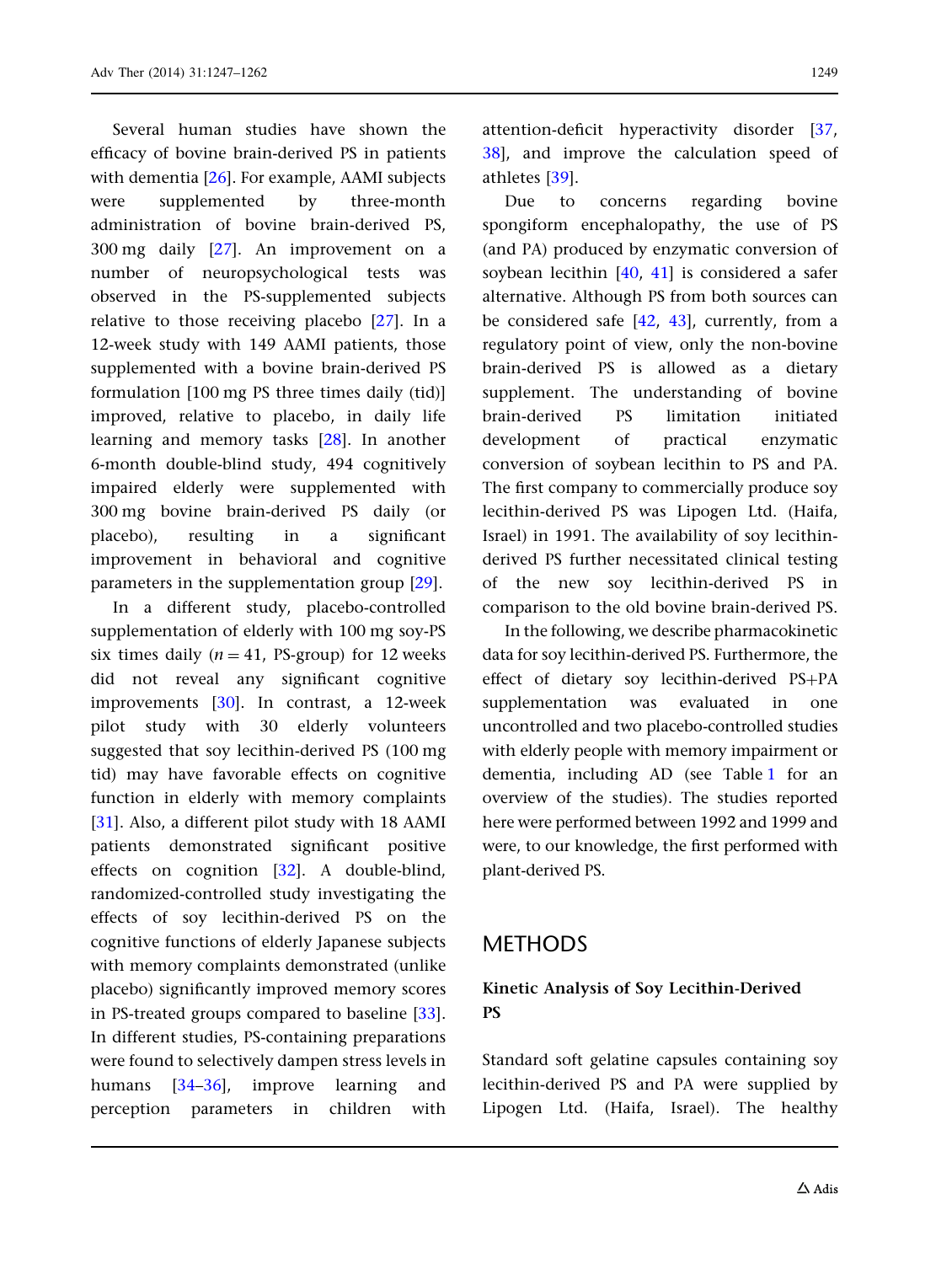<span id="page-3-0"></span>

| Table 1 Overview of studies evaluated in this report                                                         |           |                                                                 |                                                                                                      |                                                                                                                                                                               |
|--------------------------------------------------------------------------------------------------------------|-----------|-----------------------------------------------------------------|------------------------------------------------------------------------------------------------------|-------------------------------------------------------------------------------------------------------------------------------------------------------------------------------|
| Study type                                                                                                   | Year      | Participants                                                    | Oral dosage                                                                                          | Brief outcome summary                                                                                                                                                         |
| Pharmacokinetic study                                                                                        | 1999      | 8 healthy volunteers,<br>aged 28-52 years                       |                                                                                                      | 1 × 500 mg PS + 400 mg PA in lecithin PS maximum 90 min post-ingestion, return to<br>basal levels after 180 min                                                               |
| Study 1: influence of PS+PA<br>on memory and mood in<br>functioning elderly                                  | 1992      | 72 functioning, non-<br>depressive elderly,<br>aged 60-80 years | PS + 80 mg PA in lecithin tid for<br>Placebo (lecithin) tid or 100 mg<br>3 months                    | Significant positive influence of PS on memory<br>and mood in pre-post comparison                                                                                             |
| Placebo-controlled, double-<br>blind trial                                                                   |           |                                                                 |                                                                                                      |                                                                                                                                                                               |
| Study 2: effect of PS+PA on<br>daily functioning and general<br>condition in patients with                   | 1995      | aged 50-90 years                                                | PS + 80 mg PA in lecithin tid for<br>96 patients with AD, Placebo (starch) tid or 100 mg<br>2 months | positive trends on emotional state and on self-<br>reported general condition, no adverse effects<br>Significant positive effect on daily functioning,                        |
| Placebo-controlled, double-<br>blind trial                                                                   |           |                                                                 |                                                                                                      |                                                                                                                                                                               |
| cognitively impaired geriatric<br>Discussed: effects of PS on<br>Historical prospective data<br>out-patients | 1991-1999 | memory loss, aged<br>dementia, or<br>$44 - 92$ years            | 13 years (mean $1.4 \pm 1.8$ years)                                                                  | 68 patients with AD, PS+PA supplementation for 2 months to No adverse effects, significant positive influence<br>of PS in most cognitive categories in pre-post<br>comparison |
| AD Alzheimer's disease, PA phosphatidic acid, PS phosphatidylserine, tid three times daily                   |           |                                                                 |                                                                                                      |                                                                                                                                                                               |

 $\Delta$ Adis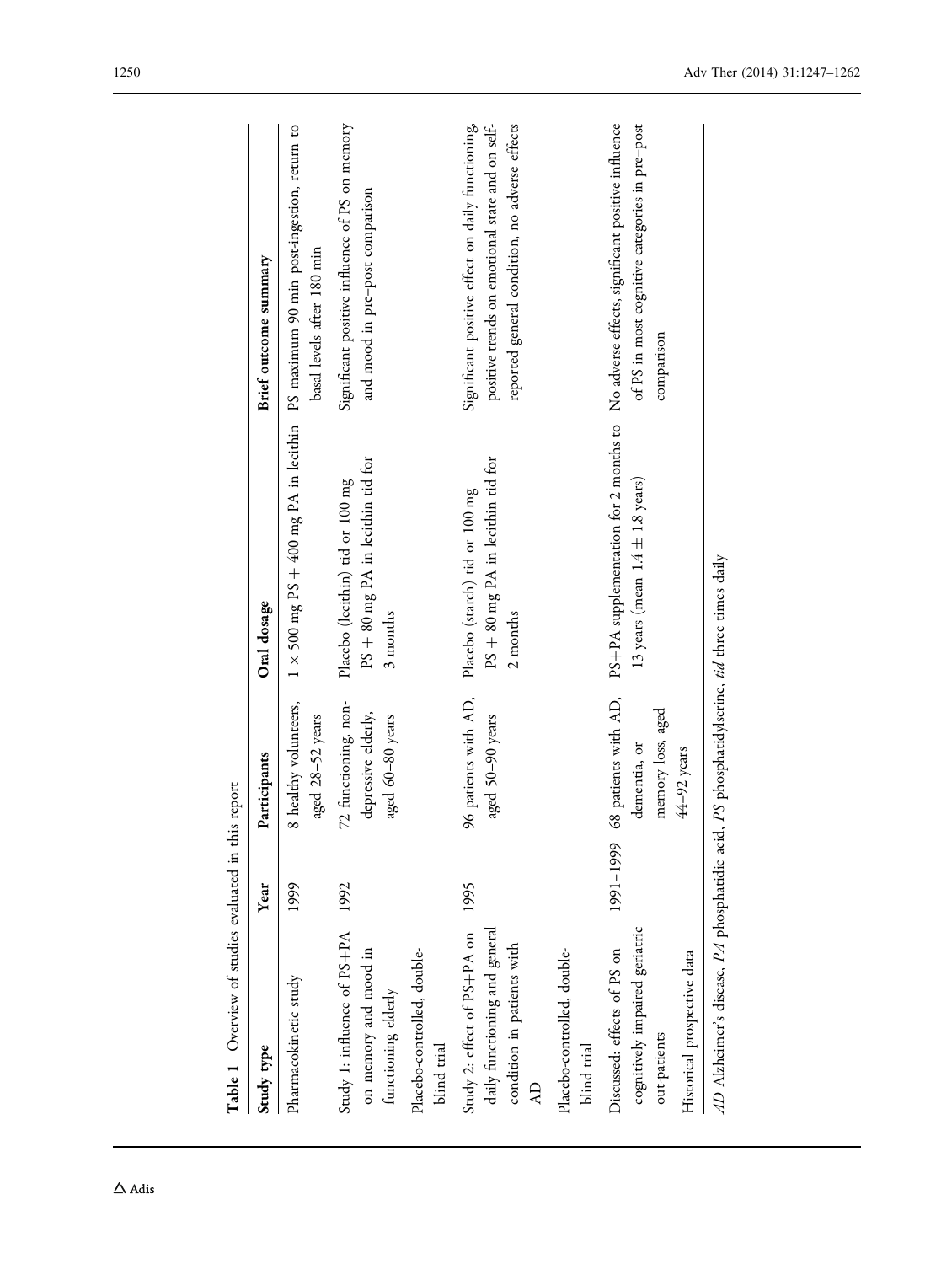volunteers gave informed consent for participating in this study. The study complied with the Helsinki Declaration of 1996, however, an ethics committee vote was omitted since it was not mandatory at the time. After overnight fasting, healthy volunteers each received 5 standard soft gelatine capsules containing soy lecithin-derived PS and PA  $(100 \text{ mg} \text{ PS} + 80 \text{ mg})$ PA/capsule) which were consumed at time 0. Five milliliters of venous blood were drawn at time 0 and every 30 until 180 min. The plasma was separated immediately and an exhaustive extraction of serum lipids was performed: 1 ml of plasma was mixed with 9 ml of isopropanol and then with 10 ml of chloroform. The mixture was then centrifuged and the clear and homogeneous lipid extract was collected. It included approximately  $100 \mu g/ml$ phospholipids.

Analysis of the individual phospholipids was carried out using two-dimensional thin-layer chromatography with chloroform, methanol, and ammonia (ratio 60:35:5, respectively) as first running solvent. Second running solvent was chloroform, acetic acid, acetone, and water (ratio 60:30:5:5, respectively). Scraped-off PL spots were processed for phosphorus analysis. The ratio of the phosphorus in the PS spot over the sum of phosphorus of all PL spots (defined as PS/PL) was taken as the measure of PS level in the plasma.

### Study 1: Effect of PS+PA on Memory and Mood in Functioning Elderly

A 3-month study, performed in 1992 among elderly residents of three Israeli rural collective communities (Kibbutzim Givat Brenner, Gat, and Galon), assessed the effect of soy lecithinderived PS (100 mg) and PA (80 mg) tid on memory performance. The trial complied with the Declaration of Helsinki (1989 version);

however, an ethics committee vote was not received and a trial registration was not performed as this was not mandatory at the time. Informed consent was obtained from all patients for being included in the study.

Participants were included according to the following criteria: Hebrew-speaking men and women aged 60–80 years who reported some memory problems in daily life; a score of at least 25 out of 30 on the Folstein Mini-Mental State Examination (MMSE) [[44](#page-14-0)] (i.e., non-demented); a score of\17 on the List of Depressive Symptoms (LDS) [[45](#page-14-0)], indicating that the subject was not depressed; not suffering from any active or recent major disease; and not taking medication that could influence memory. Recruitment was accomplished in coordination with the kibbutz health committees and clinics. The nature of the study was explained to the elderly at special meetings.

The primary outcome measure was a score change in the Wechsler Memory Scale (WMS; without age correction) score  $[46]$ . The test examines memory, learning, association, and information gathering as distinct from intelligence [[47](#page-14-0)]. The components of the test are orientation, information, concentration (counting backwards 20–1), saying alphabet backwards, adding by 3's up to 40, repeating short stories, repeating numbers forward and backward, learning word associations, and visual memory.

As an additional outcome variable, mood was tested using the LDS  $[45]$  $[45]$ , which contains 22 items expressing negative affect and 12 items with positive affect. The resulting score was also used to exclude those with a score of  $<$ 17 during recruitment.

Baseline measures included demographic, social, functioning, and health data, as well as the total number of years of education. Health variables included diseases and medication use.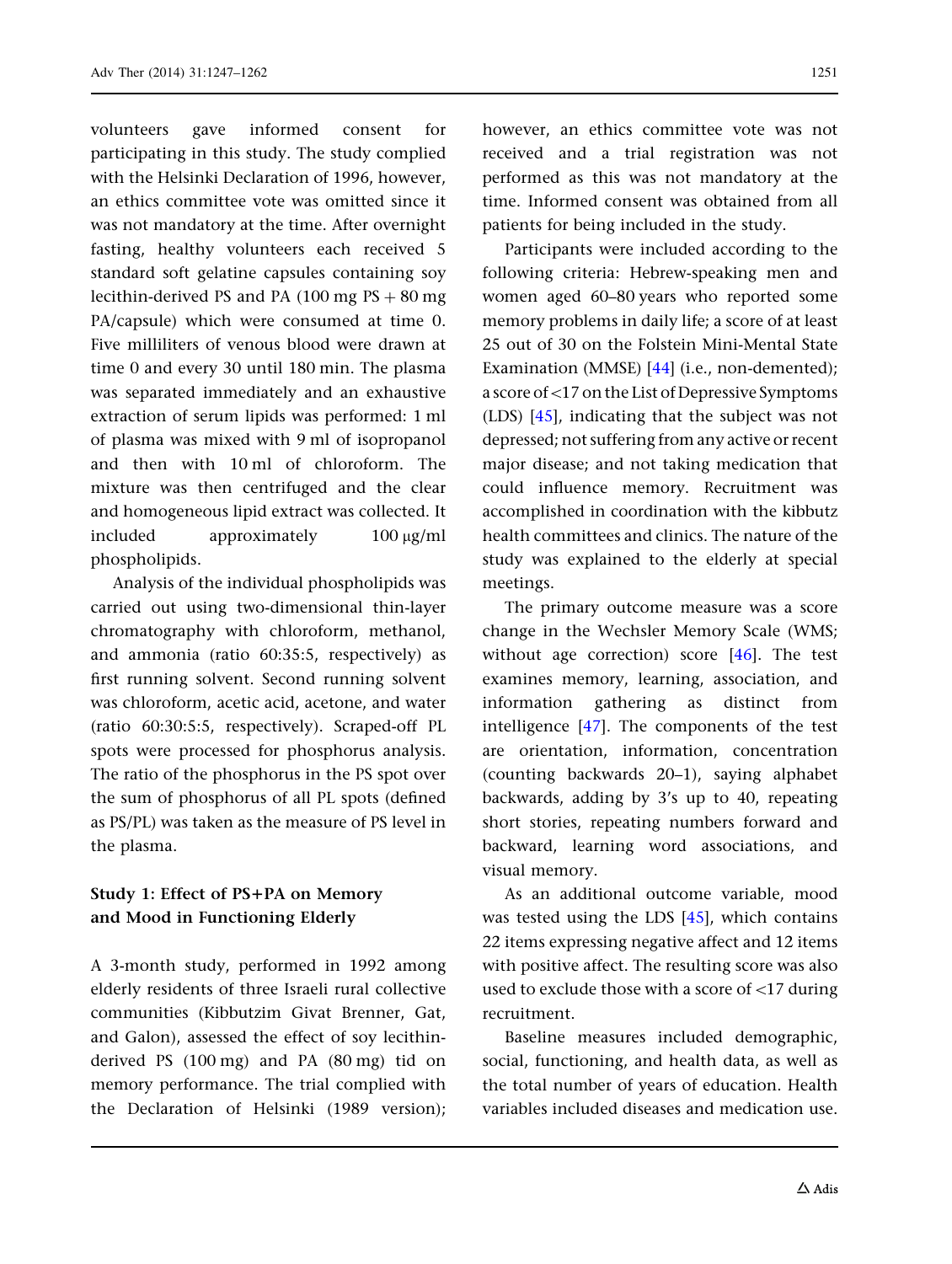Participants were randomly assigned to either receive placebo (500 mg lecithin) or 100 mg of  $PS + 80$  mg PA mixed with lecithin tid for 3 months (L-Telect, Lipogen Ltd., Haifa, Israel; similar to current MemreePlus<sup>TM</sup>, Lonza Ltd., Basel, Switzerland).

## Study 2: Effect of PS+PA on Daily Functioning and General Condition in 96 Patients with AD

A 2-month study, performed in 1995, was designed as a double-blind, randomized, placebo-controlled trial. Patients with AD were recruited from the Kaplan Medical Centre (Rehovot, Israel), from kibbutzim near Rehovot, and the Israel Association of Alzheimer's Disease. Study substances and procedures, as well as the informed consent form, complied with the Declaration of Helsinki (1989 version); however, an ethics committee vote was not received and a trial registration was not performed, as this was not mandatory at the time. All participants or surrogates had signed a written informed consent prior to the beginning of the trial.

Participants were included according to the following criteria: aged 50–90 years; diagnosed with definite-probable AD (Alzheimer's Disease and Related Disorders Association); history of dementia >6 months; reported level of functioning limitations or decline; no acute or chronic dysfunction in a major organ system; no endocrine disorder; no chronic renal or hepatic failure; no multi-infarct dementia; no dementia due to Parkinson's, Pick, or Creutzfeldt–Jakob disease; and no suspected reversible dementia.

Without wash-out of possible previous medications, 56 patients (58.3%) were orally supplemented with  $100 \text{ mg}$  of  $PS + 80 \text{ mg}$  PA mixed with lecithin tid (L-Telect); 40 patients (41.7%) received placebo (starch).

Baseline and 2-month examinations included general self-reporting and scoring of activities of daily living (7-ADL) items [daily functioning index from 0 to 7 with a point for each independent task (bathing, dressing, grooming, toileting, feeding, transferring, and walking; 0 points means a failure in all tasks)] [\[48\]](#page-14-0). The mental status was assessed by Folstein MMSE [\[44](#page-14-0)], while mood was assessed by a simplified Tel-Aviv University Rosen Target Detection (RTD) test [\[45\]](#page-14-0). One-month posttrial, still double-blinded, accessible patients/ families were asked by telephone whether they continued to use the product at their own expense.

#### Statistical Analysis

Data analysis for both studies was done using the SPSS statistical package (IBM Corporation, Armonk, NY, USA). For Study 1, all P values are two-tailed unless otherwise indicated. The influence of the main variables was also estimated by the Pearson chi-square test for categorical data. Both stepwise linear regression and multiple linear regression were performed to estimate the joint effect of the variables.

For Study 2, distribution of all variables was analyzed for outliers. Selected pairs of variables were tested for the presence of incompatible combinations of values. The comparability of groups was tested using t test for continuous variables and crosstabulation chi-square for discrete variables. Comparison of effects in two groups was performed for each parameter separately using the following methods: independent samples  $t$  test for after-before difference; analysis of variance in two groups with "after" values as an outcome and "before" values as a covariate.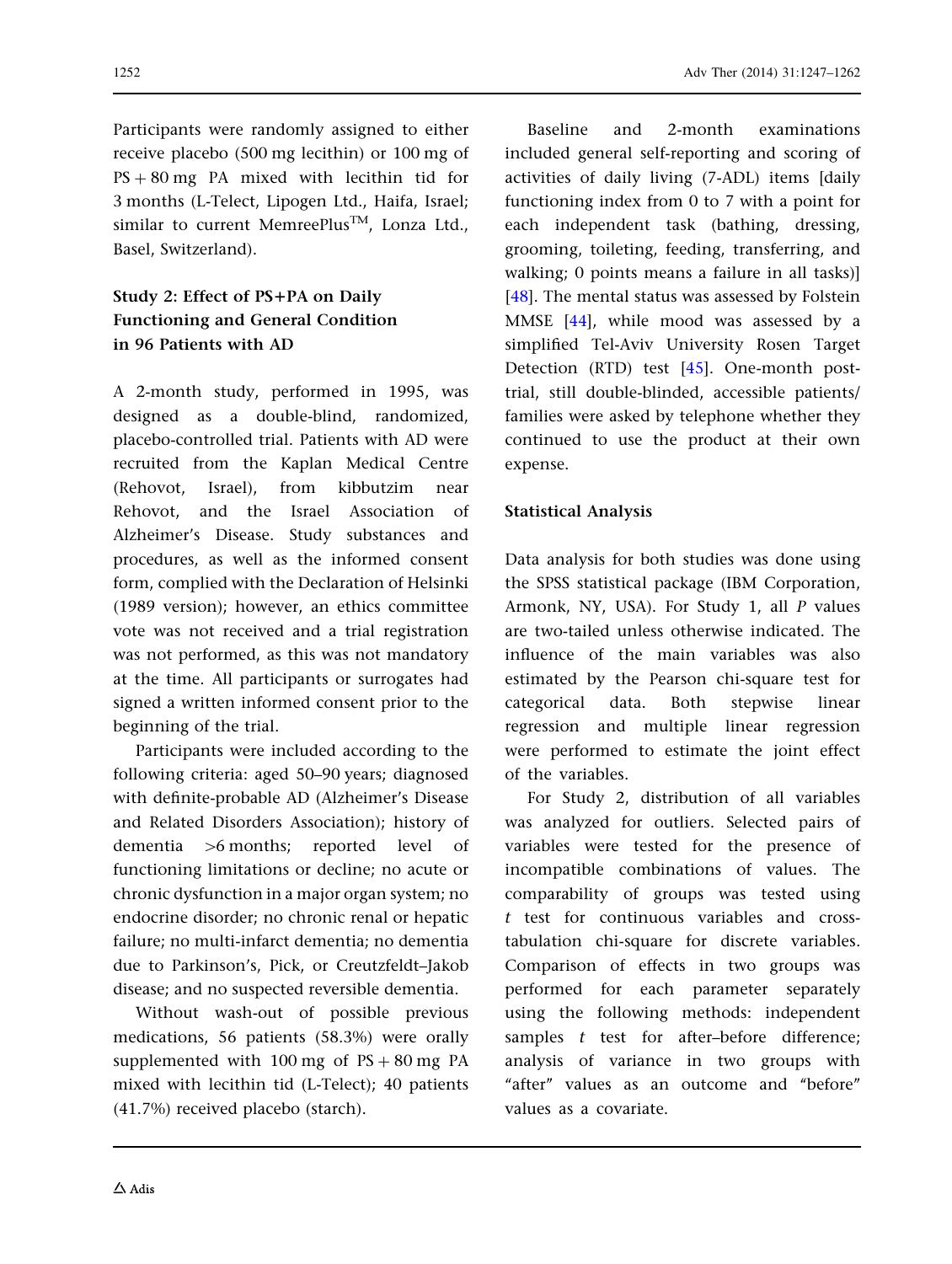

Fig. 1 Overall average profile of serum PS relative to total serum PL in eight healthy volunteers after single ingestion of five capsules of soy lecithin-derived  $PS +$  phosphatidic acid. PL Phospholipids, PS phosphatidylserine

### RESULTS

### Kinetic Analysis of Soy Lecithin-Derived PS

Serum analysis of eight overnight-fasted healthy volunteers (aged 28–52 years) after ingestion of soy lecithin-derived  $PS+PA$  was performed to assess the PS kinetics. The serum level of PS in relation to the level of total serum phospholipids before the intake was in the range of 1.8–2.2%, but it started increasing 30 min after ingestion, with a peak value 90 min after intake and returned to basal level 180 min after intake (Fig. 1). The soy lecithinderived PS+PA was well-tolerated, with no side effects reported.

### Study 1: Effect of PS+PA on Memory and Mood in Functioning Elderly

#### Study Population

Out of a total of 414 kibbutz members aged 60–80 years, 102 (24.6%) elderly reported some memory difficulties. After invoking the inclusion criteria, a total of 72 subjects of both sexes were included in the study, after they had submitted a written consent (40 PS+PA, 32 placebo). These non-depressed elderly with memory problems performed the following tests at baseline and after  $3$  months of  $PS+PA$  $(n = 40)$  or placebo  $(n = 32)$  supplementation: (a) the WMS examined memory, learning, association, and information gathering; (b) mood was tested using the LDS.

At the end of 3 months, 57 participants could be retested (Fig. [2,](#page-7-0) randomization scheme; Table [2](#page-8-0), characteristics of study population). Fifteen subjects could not be located or dropped out due to death, non-compliance, or surgery. There were no statistically significant differences between the dropouts of the placebo group and the study group in any dimension examined. The characteristics of the placebo and supplementation groups are shown in Table [2](#page-8-0). The groups were found to be statistically comparable.

#### The WMS

Figure [3a](#page-9-0) shows that there was a significant test– retest improvement in total WMS scores for both the  $PS+PA$  group and the placebo group. The changes were significant in both the placebo group  $(P<0.013)$  and the PS+PA group ( $P < 0.005$ ).

Although no significant differences were found when comparing the scores between groups, further subgroup analysis shows that the initial WMS score had a significant effect on the change in the WMS score (Fig. [3](#page-9-0)b). For those with a low initial score  $( $69$ ), there was$ no significant difference between groups  $(P<0.91)$ . However, for those with a higher initial WMS score  $(>68)$ , those who received a placebo actually experienced a small score decrease after 3 months, whereas those who received PS+PA experienced a significant score increase; accordingly, there was a significant difference between groups  $(P<0.03)$ .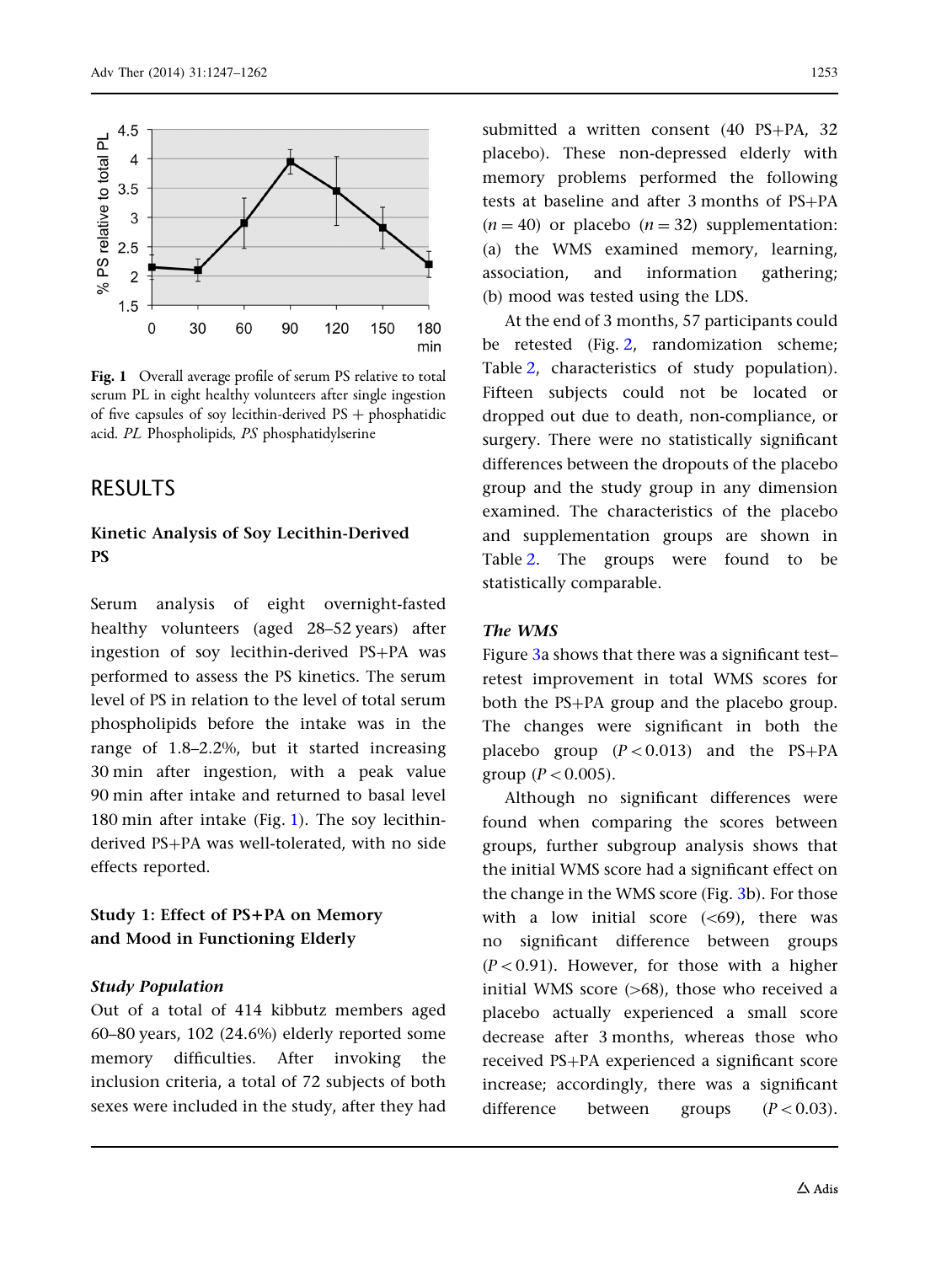<span id="page-7-0"></span>

Fig. 2 Schematic overview of the two double-blinded, placebo-controlled studies. Asterisks one subject of each group dropped out between allocation to the study group

Regression analysis indicates that there was a significantly greater effect of  $PS+PA$ supplementation on those with high initial WMS scores than on those with low initial WMS scores.

An analysis of the nine components that constitute the WMS score was performed: in the placebo group, a significant increase in the WMS score was found in the total score only  $(3.3\%, P < 0.03)$ . However, in the PS+PA group, there was a highly significant increase not only in the total score  $(3.5\%, P<0.001)$  but also in the test's components: information (2.2%,  $P<0.04$ ), visual memory (10.6%,  $P<0.01$ ), and memorizing numbers  $(7.0\%, P<0.01)$ .

#### Mood Changes: LDS

To assess mood changes after  $PS+PA$ administration, the score on the LDS was assessed before and after supplementation

and start of supplementation. AD Alzheimer's disease, ITT intention to treat, PA phosphatidic acid, PS phosphatidylserine, PP per protocol

(Fig. [3](#page-9-0)c). In a pre–post comparison, the results show that the placebo group experienced a significant increase in depressive symptoms between baseline (late summer) and the second time point (winter;  $P < 0.001$ ), whereas the  $PS+PA$  group revealed no significant change  $(P<0.4)$ .

### Study 2: Effect of PS+PA on Daily Functioning and General Condition in Patients with AD

#### Study Population

Sixty-one women (63.5%) and 35 men with a mean age of 75.3 years and with AD participated in a study testing the effects of soy lecithin-derived PS+PA on memory and mood; one subject of each group dropped before supplementation started, and another 2 subjects from the PS+PA group dropped out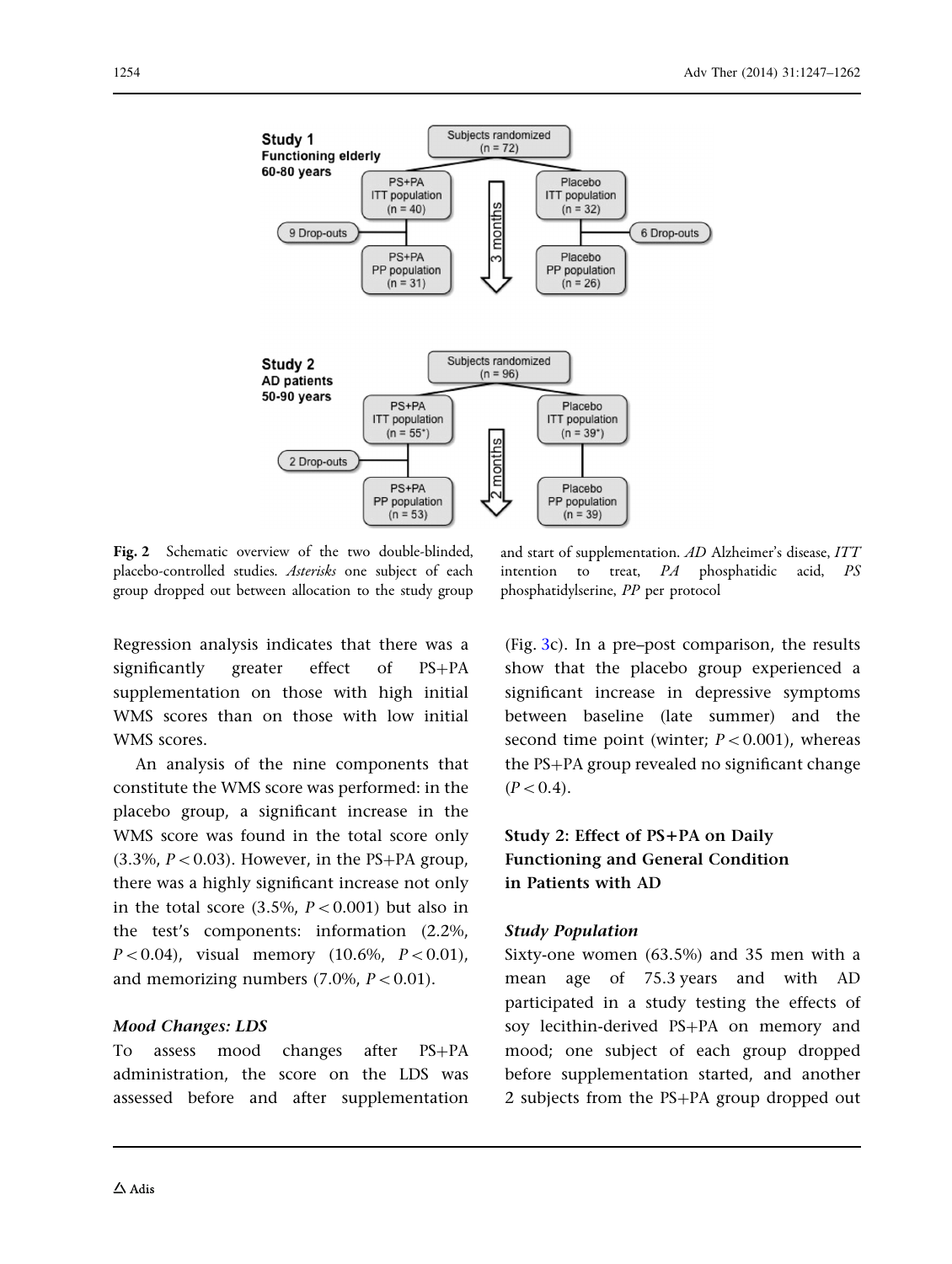| studies<br>Study 1: functioning elderly,   | PP population         |                               |
|--------------------------------------------|-----------------------|-------------------------------|
| aged 60-80 years                           | <b>PS</b>             | Placebo                       |
| Mean age, years $(\pm SD)$                 |                       | $71.4 \pm 6.2$ $70.8 \pm 7.0$ |
| Duration of education, years<br>$(\pm SD)$ | $12.4 \pm 3.0$        | $11.4 \pm 3.1$                |
| Male                                       | 8(26%)                | 11 (42%)                      |
| Female                                     | 23 (74%)              | 15 (58%)                      |
| Concomitant medication                     | 12 (39%)              | 13 (50%)                      |
| 1-2 diseases                               | 14 (45%)              | 10 (39%)                      |
| $\geq$ 3 diseases                          | 5(16%)                | 8 (31%)                       |
| Total                                      | 31                    | 26                            |
| Study 2: patients with AD,                 | <b>ITT</b> population |                               |
| aged 50-90 years                           | $PS+PA$               | Placebo                       |
| Aged 50-65 years                           | 8 (14.5%)             | $6(15.4\%)$                   |
| Aged 66-80 years                           | 29 (52.7%)            | 17 (43.5%)                    |
| Aged 81-90 years                           | 18 (32.7%)            | $16(41.1\%)$                  |
| High education ( $\geq$ 13 years)          | 14 (25.5%)            | 5(12.8%)                      |
| Male                                       | 23 (41.8%)            | 11 (28.2%)                    |
| Female                                     | 32 (58.2%)            | 28 (71.8%)                    |
| 0-1 diseases                               | 23 (41.8%)            | 11 (28.2%)                    |
| $>2$ diseases                              | 32 (58.2%)            | 28 (71.8%)                    |
| Total                                      | 55                    | 39                            |

<span id="page-8-0"></span>Table 2 Study population of the placebo-controlled studies

Values are presented as  $n$  (%) unless otherwise stated AD Alzheimer's disease, ITT intention to treat, PA phosphatidic acid, PS phosphatidylserine, PP per protocol

during supplementation (Fig. [2](#page-7-0), randomization scheme; Table 2, baseline characteristics of ITT population).

At baseline, 29.8% of the participants had mild dementia (based on MMSE score), 21.2% were at the moderate stage, and 12.8% at the severe stage. 36.2% were categorized as borderline (31 of them scored 24–26 points), with a clinical diagnosis of AD made. At study onset, 30% of the participants reported

dizziness, 23% reported sleep disorders, and 20% reported constipation. The characteristics of the two randomized groups suggested that they were comparable.

The analyzed PP population was 39 people taking placebo, and 53 people taking  $PS+PA$ .

#### 7-ADL Functioning Index

A comparison of the assessments of the 7-ADLs functioning index (Table [3](#page-10-0)) revealed no progression of the deterioration (stability) in the  $PS+PA$  group, compared to a decline in the control group: from 5.62 to 4.90  $(P = 0.039)$ . The statistical significance of the difference between the groups by this measurement increased from  $P = 0.433$ before the supplementation to  $P = 0.021$ afterwards.

A positive effect could also be found in 7-ADL functioning change patterns rates (Table [3\)](#page-10-0): 3.8% of deterioration (2 of 53) in the  $PS+PA$  group compared to 17.9% (7 of 39) in placebo, and 90.6% of stability (48 of 53) versus 79.5% (31 of 39) in the control group  $(P = 0.066)$ .

#### Mental State (Folstein MMSE)

Examination of mental state (Folstein MMSE) change patterns revealed a slight and nonsignificant improvement in both groups  $(P = 0.872;$  Fig. [4a](#page-11-0)). Deterioration and stability rates were slightly better in the  $PS+PA$  group. However, it should be noted that 12 of 51  $(23.5%)$  patients in the PS+PA group progressed from abnormal  $(\leq 23)$  initial scores to normal  $(<23$ ) after supplementation, compared to 4 of 35 (11.4%) in the control group.

#### RTD Scale

A change pattern comparison of the means of the index of emotional state (RTD scale) indicated minor but insignificant changes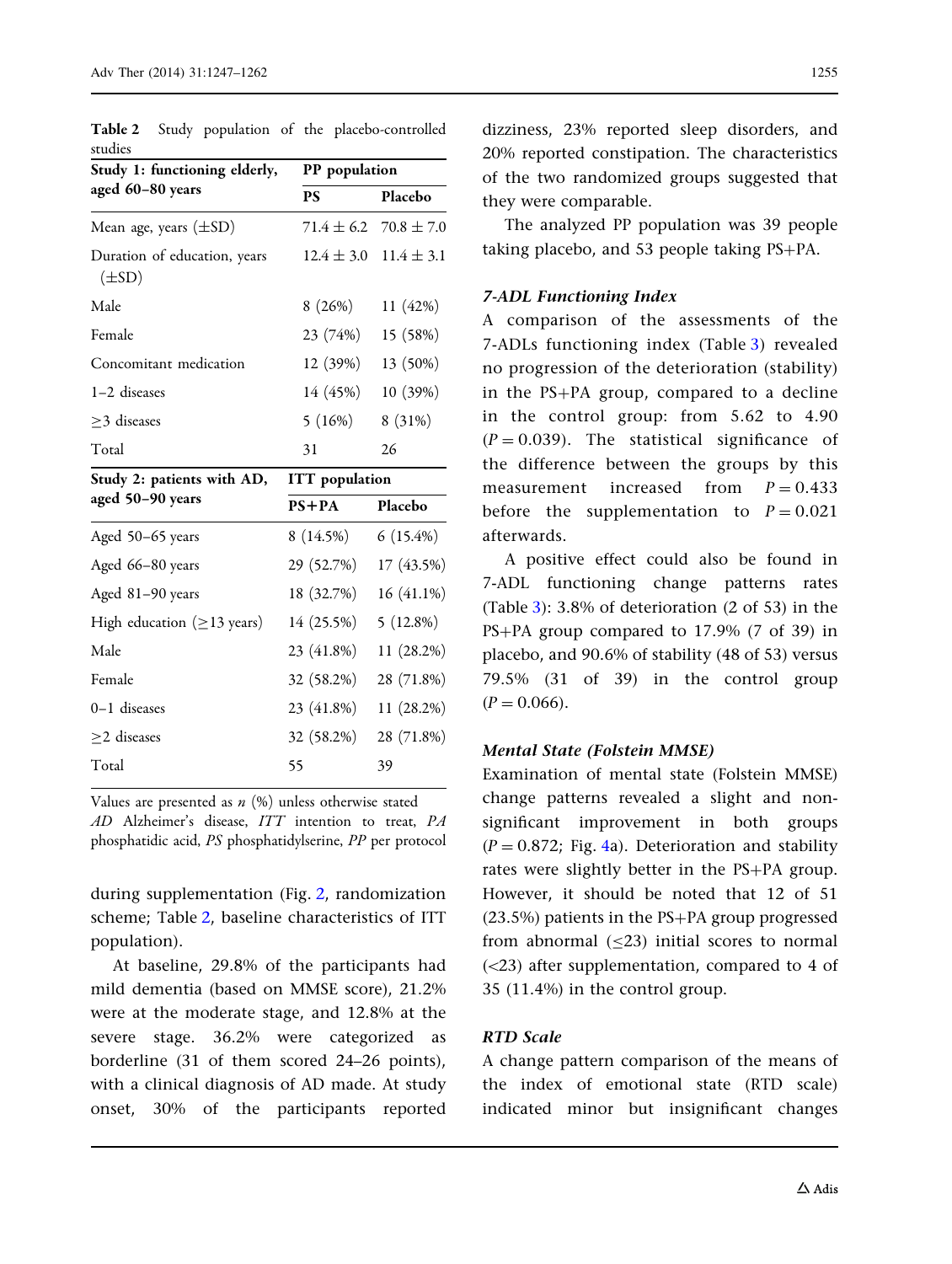<span id="page-9-0"></span>

Fig. 3 WMS score results. Mean  $\pm$  SEM and P values for one-tailed  $t$  test are indicated.  $a$  Test score before and after 3 months of  $PS+PA$  supplementation. **b** Change in WMS score after  $3$  months of  $PS+PA$  supplementation by baseline level (T1). c Depressive symptoms score before and after 3 months of PS+PA supplementation. LDS List of Depressive Symptoms, PA phosphatidic acid, PS phosphatidylserine, WMS Wechsler Memory Scale

 $(P = 0.156;$  Fig. [4](#page-11-0)b). However, trends could be observed: comparing the  $PS+PA$  group with the placebo group, there were higher rates of stability (32.7% vs. 24.2%, respectively) and improvement (44.9% vs. 33.3%, respectively). Also, the deterioration was only approximately half as severe with 22.4% vs. 42.4%, respectively.

#### Self-Reported General Condition

The assessment of the self-reported general condition showed that 49.0% of patients in the  $PS+PA$  group reported an improvement in their general condition compared to 26.3% in placebo group ( $P = 0.084$ ; Fig. [4c](#page-11-0)).

#### Post-Trial Consumption Rate

The behavioral indicator of post-trial consumption rates revealed a large difference between the groups: 42.9% of the patients in the  $PS+PA$  group (6 of 14 assessed patients) decided to continue the supplementation at their own expense, in contrast to 0 of 11 in the placebo group ( $P = 0.010$ ).

#### Safety and Tolerability

Regarding tolerability, 88.2% of the patients in PS+PA group and 91.1% of placebo group reported having no side effects at all. The remaining patients could not remember or had various sensations, most of which they could not relate directly to the supplementation.

## Historical Prospective Study: Effect of PS+PA on Cognitive Abilities of Patients with AD, other Dementia, or Memory Loss

Historical prospective data of out-patients of two medical centers in Israel were analyzed for the effects of PS+PA on the cognitive abilities of 68 cognitively impaired elderly suffering from AD (76.1%), other dementia (14.9%), or memory loss (8.9%). Most of the patients had a moderate degree of dementia. Mean supplementation with the soy lecithin-derived PS+PA was for  $1.4 \pm 1.8$  years (range 2 months– 13 years). Either no change or an improvement after 3–6 months as well as after 12 months of PS+PA supplementation could be demonstrated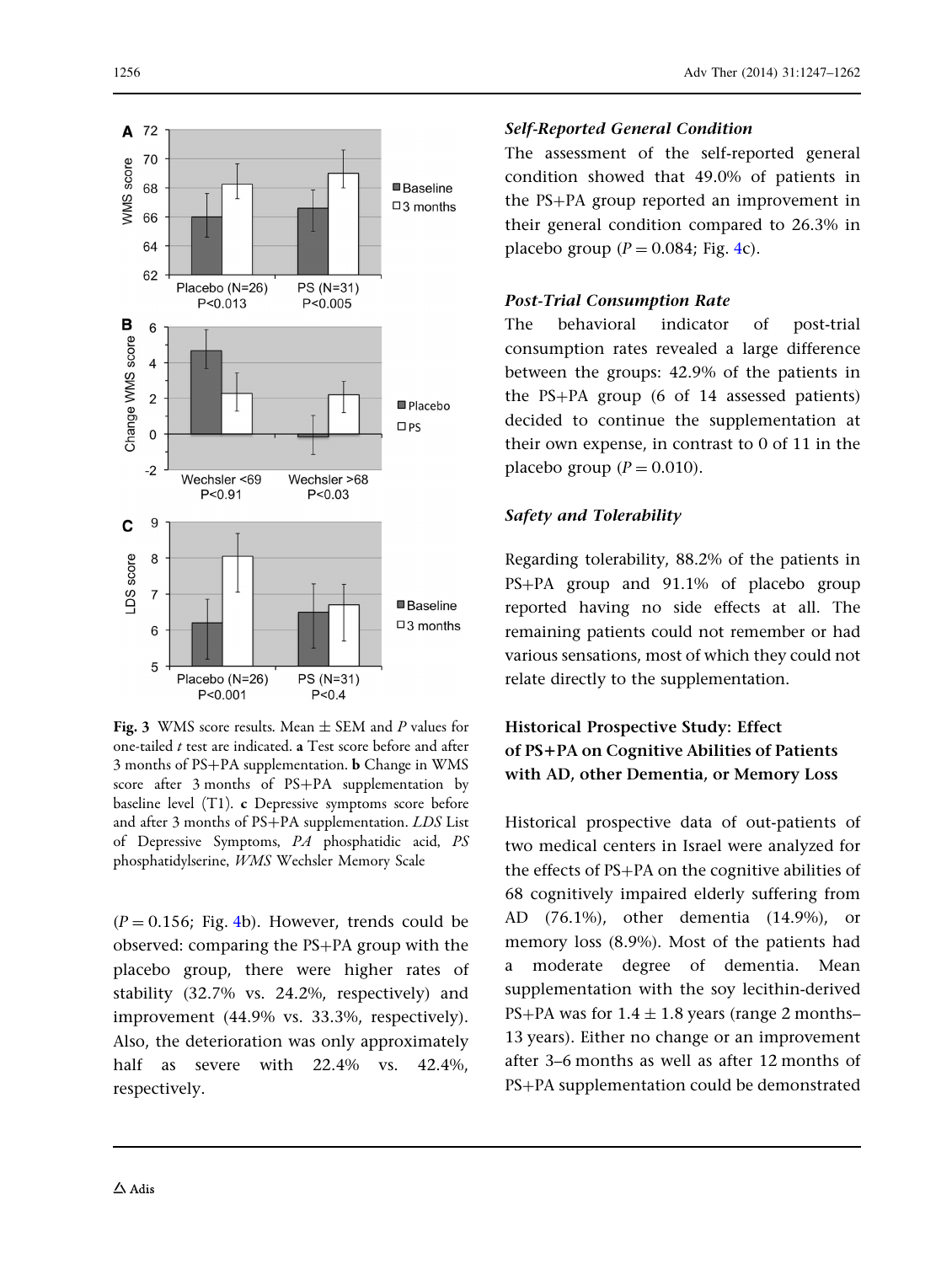<span id="page-10-0"></span>Table 3 Comparison of 7-ADL functioning index (Study 2)

|                         | $PS+PA$         | Placebo          | $P$ value |
|-------------------------|-----------------|------------------|-----------|
| Before–after comparison |                 |                  |           |
| Baseline                | $6.23 \pm 1.98$ | 5.62 $\pm$ 2.42  | 0.433     |
| After 2 months          | $6.23 \pm 2.19$ | $4.90 \pm 3.00$  | 0.021     |
| Difference              | $0.00 \pm 0.52$ | $-0.72 \pm 2.05$ | 0.039     |
| Change pattern analysis |                 |                  |           |
| Deterioration           | 3.8%            | 17.9%            |           |
| Stability               | 90.6%           | 79.5%            | 0.066     |
| Improvement             | 5.6%            | 2.6%             |           |

7-ADL 7 activities of daily living, PA phosphatidic acid, PS phosphatidylserine

(see Fig. S1 in the electronic supplementary material). A statistically significant positive influence of  $PS+PA$  supplementation could be recorded in most categories with patients suffering from cognitive impairments.

# DISCUSSION

PS is a structural PL found in neuronal membrane and is essential to its functioning [\[15](#page-13-0), [16\]](#page-13-0). In various studies, PS (mostly derived from bovine brain) was found to improve cognitive ability and functioning in demented patients (see "Introduction"). However, the use of PS from a vegetative source, free of risk of encephalopathy, is considered advantageous, and the presented human studies were, to the best of our knowledge, the first to use plantderived PS.

The kinetic analysis in healthy volunteers demonstrated that soy lecithin-derived PS is absorbed and metabolized, with elevated serum levels for at least 1.5 h after an oral dose.

In Study 1 on 72 non-demented, nondepressed, functioning elderly with various degrees of AAMI, the post-supplementation memory testing scores in the  $PS+PA$ supplementation group were significantly higher than baseline, with a higher degree of significance compared to the placebo group. Furthermore, when pre- and postsupplementation results of components of the memory test were compared, none of the placebo group's changes were statistically significant, whereas results for maintaining information, visual memory, and memorizing numbers improved with statistical significance of  $P<0.05$  within the PS+PA group. The nonsignificant improvement trends observed in the placebo group may be explained as a learning (test–retest) effect, and/or with the 4–8% of PA also contained within soy lecithin [\[49\]](#page-14-0).

Comparing both groups, we found that subjects who received  $PS+PA$  supplementation and who had scored high on the initial WMS showed more significant memory improvements, whereas those who had scored low did not. A probable explanation may be the rather small size of the study, as well as its  $relatively$  short duration.  $PS+PA$  was also observed to have clear beneficial effects in patients with dementia, especially if the expected gradual cognitive deterioration is taken into consideration:

In the placebo-controlled, randomized study involving patients with AD (Study 2), a statistically significant positive effect of PS+PA was found on the 7-ADLs functioning index, while a significantly more pronounced deterioration was revealed in the placebo group.

Functioning is considered to be highly important in geriatric practice, since it is strongly associated with pathology, and is a determinant of measurable outcomes, such as morbidity, mortality, hospitalization, and costs, as well as efficacy of interventions and treatments. The association of functioning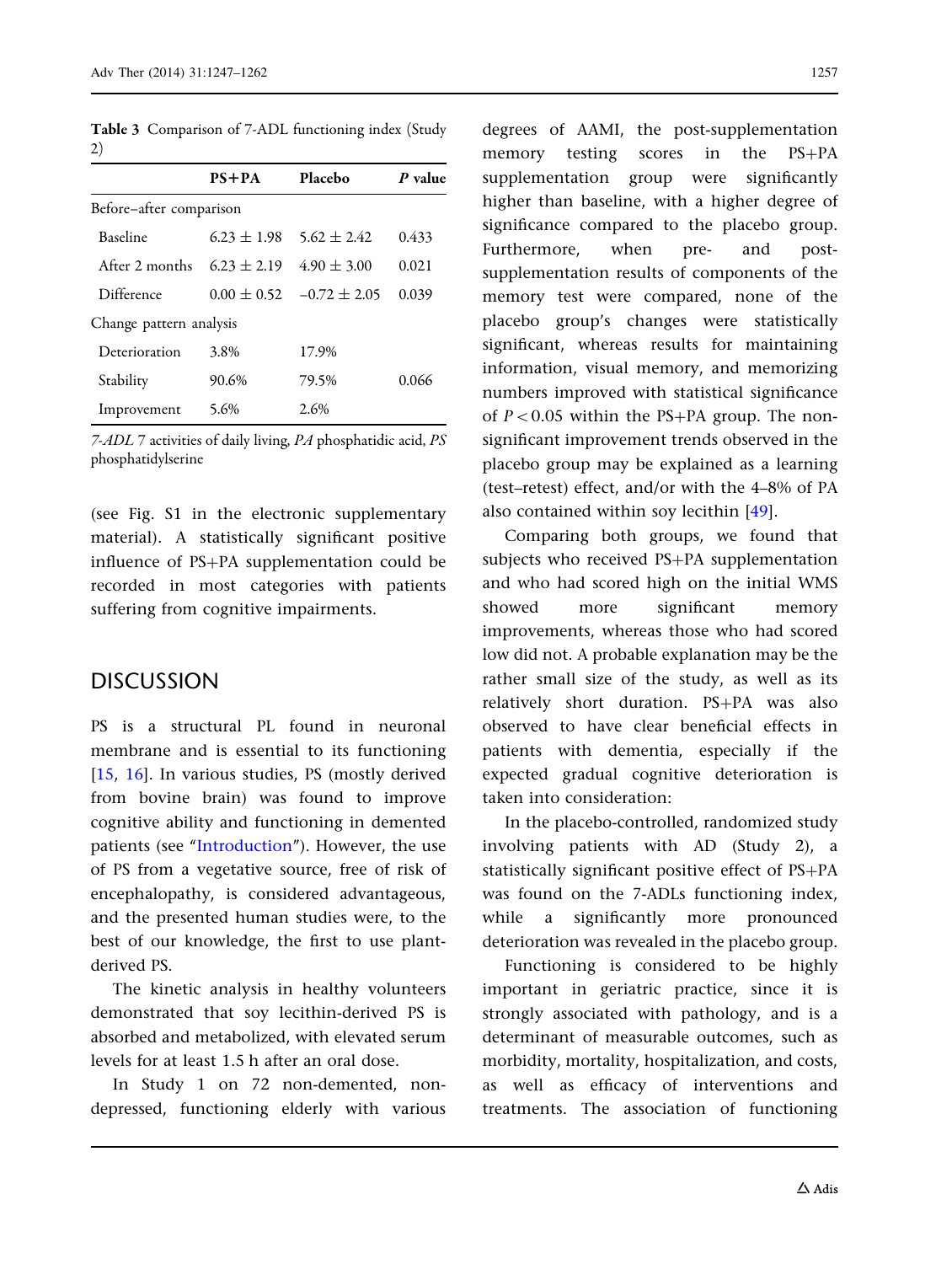<span id="page-11-0"></span>

Fig. 4 Change patterns of mental state, emotional state, and self-reported general condition. The percentage of patients who experienced deterioration, no change, or improvement after 2 months of  $PS+PA$  supplementation (white bars) or placebo (black bars) is indicated. a Mental state (Folstein Mini-Mental State Examination);  $P = 0.872$ . b Index of emotional state (Rosen Target Detection scale);  $P = 0.156$ . c Self-reported general condition;  $P = 0.084$ . PA phosphatidic acid, PS phosphatidylserine

with quality of life and need of care is well established [\[50\]](#page-14-0).

The MMSE has a rather low sensitivity to minor changes [[51](#page-14-0)]; accordingly, only slight positive trends after the supplementation of PS+PA could be observed after 2 months. However, the positive trends of PS+PA

supplementation on change patterns of functioning and self-reported general condition are encouraging. Significance could possibly not be reached due to the short study duration and the limited sample size.

The data from Study 2 is complemented by the historical prospective data from 68 cognitively impaired elderly dementia patients—especially memory categories and organization skills appeared to improve with PS+PA in pre–post comparison.

The superiority of the  $PS+PA$ supplementation can also be derived from the fact that 6 out of 14 (42.9%) patients (or their families) in the  $PS+PA$  supplementation group of Study 2 (while still double-blinded) decided to continue the supplementation at their own expense after study termination, compared to none in the placebo group. Similarly, many of those patients with dementia analyzed in a historical prospective manner continued PS+PA supplementation at their own expense for more than a year (data not shown).

In addition to the positive influence on the memory, the study on functioning elderly reveals a positive effect of PS+PA on mood. None of the participants in Study 1 had been initially depressed, since high LDS scores were excluded. Nevertheless, a worsening of mood with time was observed within the placebo group, which was not seen in the  $PS+PA$ supplementation group. "Winter blues", also known as seasonal affective disorder or seasonal depression, is a universal phenomenon in higher latitudes [[52](#page-14-0), [53](#page-15-0)]. Since this study started in late summer and ended in winter, we suggest that soy lecithinderived  $PS+PA$  may be advantageous in prevention of ''winter blues'' and depression. Maggioni et al. [[54](#page-15-0)] reported a positive effect of PS on geriatric depression.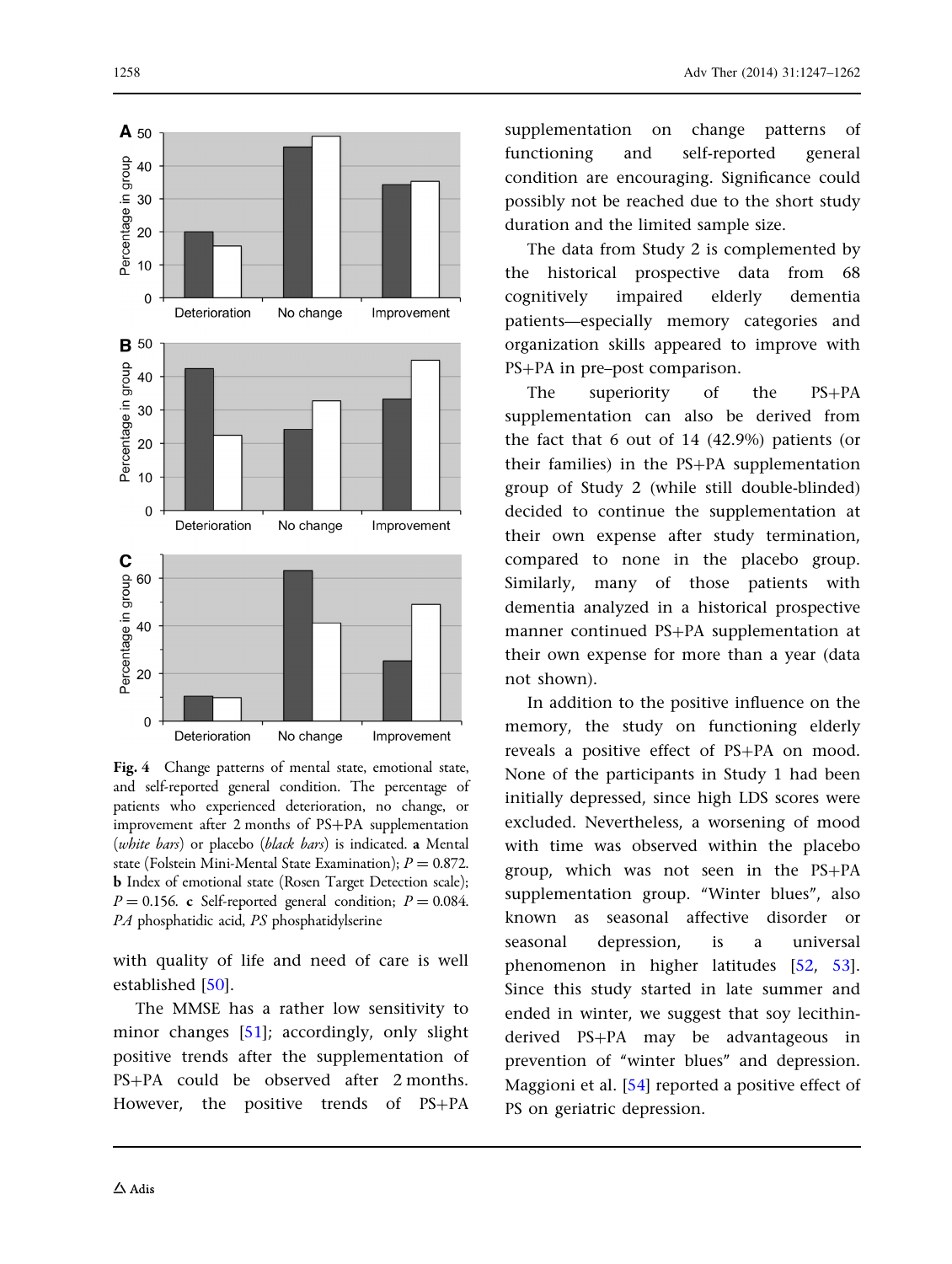<span id="page-12-0"></span>These results go along with strong trends from Study 2 on patients with AD. There were nearly twice as many patients with emotional decline in the placebo group compared to the PS+PA supplementation group, with higher rates of improvement in the PS+PA group. Dementia and mood are highly related, and sometimes dementia is accompanied by depression, thus the effects of PS on mood may be indirect effects due to the positive impact on cognition and memory.

## **CONCLUSION**

Altogether our results suggest that  $PS+PA$  can support memory and cognitive function, which is especially apparent in those who have developed cognition deficiencies. Further investigations should assess a larger sample for a longer duration, so that the full and prolonged effects of PS+PA on cognition, memory, daily functioning, and mood in elderly and patients with dementia can be more thoroughly determined.

# ACKNOWLEDGMENTS

We are grateful to all participants of this study. These studies were funded by Lipogen Ltd. (Haifa, Israel). Article processing charges were funded by Lonza Ltd. (Basel, Switzerland). The first author evaluated the original research data and wrote this manuscript. The third author provided the research data and the second author helped finalize the manuscript. All named authors meet the ICMJE criteria for authorship for this manuscript, take responsibility for the integrity of the work as a whole, and have given final approval for the version to be published. All authors had full access to all of the data in this study and take complete responsibility for the integrity of the data and accuracy of the data analysis.

Conflict of interest. The studies reported here were conducted with products by Lipogen Ltd. (Haifa, Israel), which are also distributed by Lonza Ltd. (Basel, Switzerland), which has organized this publication. M. I. Moré, who has a long scientific background, is an employee of analyze and realize GmbH, Berlin, Germany, a company which also offers medical writing services. U. Freitas is an employee of Lonza Ltd. D. Rutenberg is an employee of Lipogen Ltd.

Compliance with ethics guidelines. All procedures followed were in accordance with the ethical standards of the Helsinki Declaration of 1975, as revised in 1989 (and as revised in 1996 for the pharmacokinetic studies performed in 1999). Informed consent was obtained from all patients for being included in the studies. However, an ethics committee vote was not received and a trial registration was not performed, as this was not mandatory at the time.

Open Access. This article is distributed under the terms of the Creative Commons Attribution Noncommercial License which permits any noncommercial use, distribution, and reproduction in any medium, provided the original author(s) and the source are credited.

# **REFERENCES**

- 1. Cutler SJ, Grams AE. Correlates of self-reported everyday memory problems. J Gerontol. 1988;43:S82–90.
- 2. Khan ZU, Martín-Montañez E, Navarro-Lobato I, Muly EC. Memory deficits in aging and neurological diseases. Prog Mol Biol Transl Sci. 2014;122:1–29.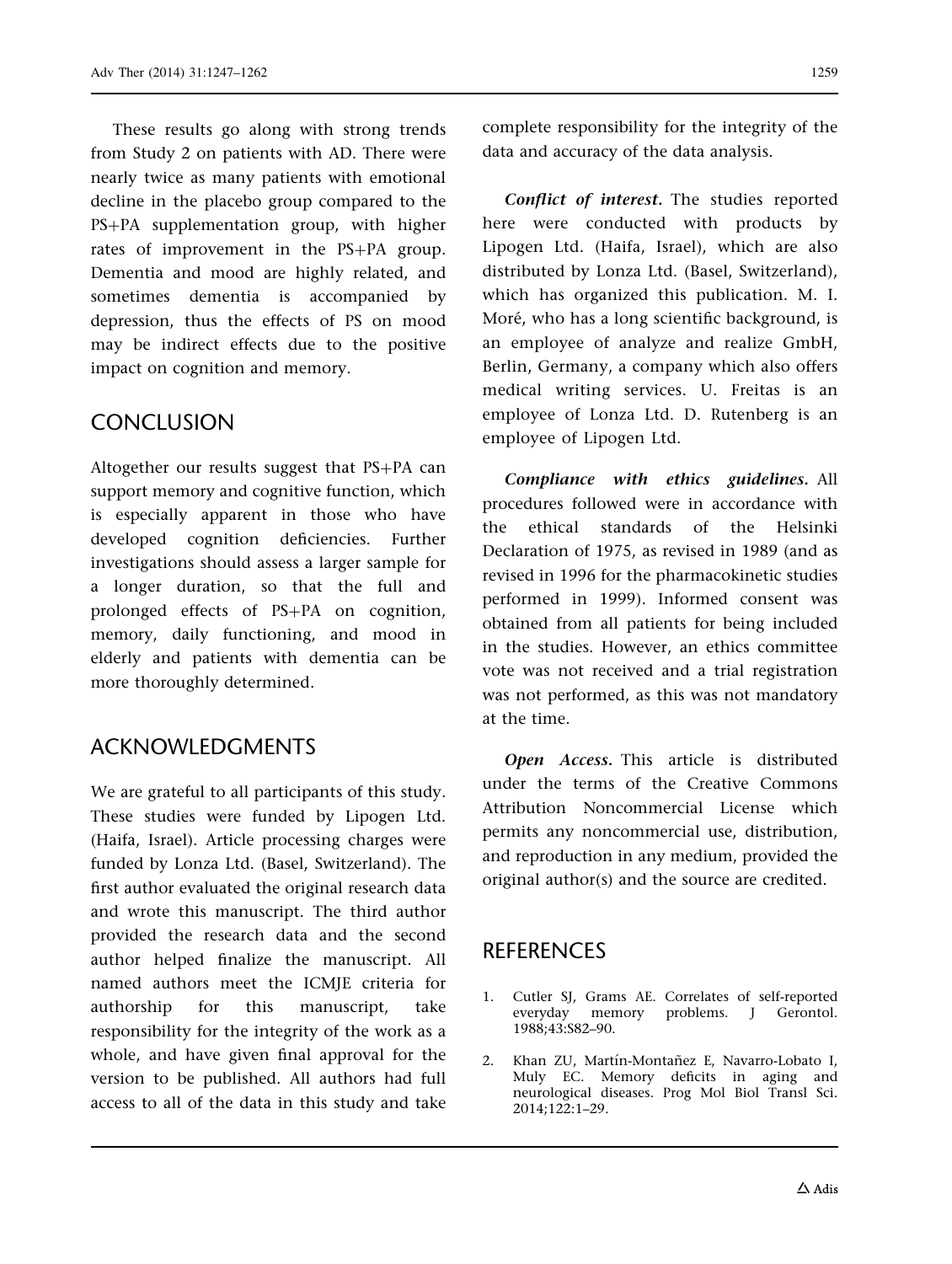- <span id="page-13-0"></span>3. Nolan KA, Blass JP. Preventing cognitive decline. Clin Geriatr Med. 1992;8:19–34.
- 4. Wan T, Odell B. Factors affecting the use of social and health services for the elderly. Aging Society. 43, 153-161.
- 5. Alzheimer's Association, 2013. 2013 Alzheimer's disease facts and figures. [http://www.alz.org/](http://www.alz.org/downloads/facts_figures_2013.pdf) [downloads/facts\\_figures\\_2013.pdf.](http://www.alz.org/downloads/facts_figures_2013.pdf) Accessed 31 Oct 2014.
- 6. Crook TH, West RL. Name recall performance across the adult life-span. Br J Psychol. 1990;81:335–49.
- 7. Seshadri S, Wolf PA, Beiser A, et al. Lifetime risk of dementia and Alzheimer's disease. The impact of mortality on risk estimates in the Framingham Study. Neurology. 1997;49:1498–504.
- 8. Kidd PM. Alzheimer's disease, amnestic mild cognitive impairment, and age-associated memory impairment: current understanding and progress toward integrative prevention. Altern Med Rev. 2008;13:85–115.
- 9. Wollen KA. Alzheimer's disease: the pros and cons of pharmaceutical, nutritional, botanical, and stimulatory therapies, with a discussion of treatment strategies from the perspective of patients and practitioners. Altern Med Rev. 2010;15:223–44.
- 10. Billard JM. Serine racemase as a prime target for agerelated memory deficits. Eur J Neurosci. 2013;37:1931–8.
- 11. Sun A, Sun G. Neuroechemical aspects of the membrane hypothesis of aging. Interdiscip Top Gerontol. 1979;15:34–53.
- 12. Oma S, Mawatari S, Saito K, et al. Changes in phospholipid composition of erythrocyte membrane in Alzheimer's disease. Dement Geriatr Cogn Disord Extra. 2012;2:298–303.
- 13. Schroeder F. Role of membrane lipid asymmetry in aging. Neurobiol Aging. 1984;5:323–33.
- 14. Calderini G, et al. Phospholipids as a pharmacological tool in the aging brain. In: Horrocks L, Kanfer J, Porcellati G, editors. Phospholipids in the nervous system, physiological roles. Vol. 2. New York: Raven Press; 1985. p. 11–19.
- 15. Mozzi R, Buratta S, Goracci G. Metabolism and functions of phosphatidylserine in mammalian brain. Neurochem Res. 2003;28:195–214.
- 16. Thorne Research I. Phosphatidylserine. Altern Med Rev. 2008;13:245.
- 17. Chaung HC, Chang CD, Chen PH, Chang CJ, Liu SH, Chen CC. Docosahexaenoic acid and phosphatidylserine improves the antioxidant activities in vitro and in vivo and cognitive functions of the developing brain. Food Chem. 2013;138:342–7.
- 18. Nishizuka Y. Turnover of inositol phospholipids and signal transduction. Science. 1984;225:1365–70.
- 19. Suzuki S, Yamatoya H, Sakai M, Kataoka A, Furushiro M, Kudo S. Oral administration of soybean lecithin transphosphatidylated phosphatidylserine improves memory impairment in aged rats. J Nutr. 2001;131:2951–6.
- 20. Heiss WD, Kessler J, Mielke R, Szelies B, Herholz K. Long-term effects of phosphatidylserine, pyritinol, and cognitive training in Alzheimer's disease. A neuropsychological, EEG, and PET investigation. Dementia. 1994;5:88–98.
- 21. Klinkhammer P, Szelies B, Heiss W-D. Effect of phosphatidylserine on cerebral glucose metabolism in Alzheimer's disease. Dementia. 1990;1:197–201.
- 22. Blokland A, Honig W, Brouns F, Jolles J. Cognitionenhancing properties of subchronic phosphatidylserine (PS) treatment in middle-aged rats: comparison of bovine cortex PS with egg PS and soybean PS. Nutrition. 1999;15:778–83.
- 23. Furushiro M, Suzuki S, Shishido Y, et al. Effects of oral administration of soybean lecithin oral administration of soybean lee<br>transphosphatidylated phosphatidylserine transphosphatidylated phosphatidylserine on impaired learning of passive avoidance in mice. Jpn J Pharmacol. 1997;75:447–50.
- 24. Lee B, Sur BJ, Han JJ, et al. Krill phosphatidylserine improves learning and memory in Morris water maze in aged rats. Prog Neuropsychopharmacol Biol Psychiatry. 2010;34:1085–93.
- 25. Zanotti A, Valzelli L, Toffano G. Chronic phosphatidylserine treatment improves spatial memory and passive avoidance in aged rats. Psychopharmacology. 1989;99:316–21.
- 26. Amaducci L, Crook TH, Lippi A, et al. Use of phosphatidylserine in Alzheimer's disease. Ann N Y Acad Sci. 1991;640:245–9.
- 27. Villardita C, Grioli S, Salmeri G, et al. Multicentre clinical trial of brain phosphatidylserine in elderly patients with intellectual deterioration. Clin Trials J. 1987;24:84–93.
- 28. Crook TH, Tinklenberg J, Yesavage J, Petrie W, Nunzi MG, Massari DC. Effects of phosphatidylserine in age-associated memory impairment. Neurology. 1991;41:644–9.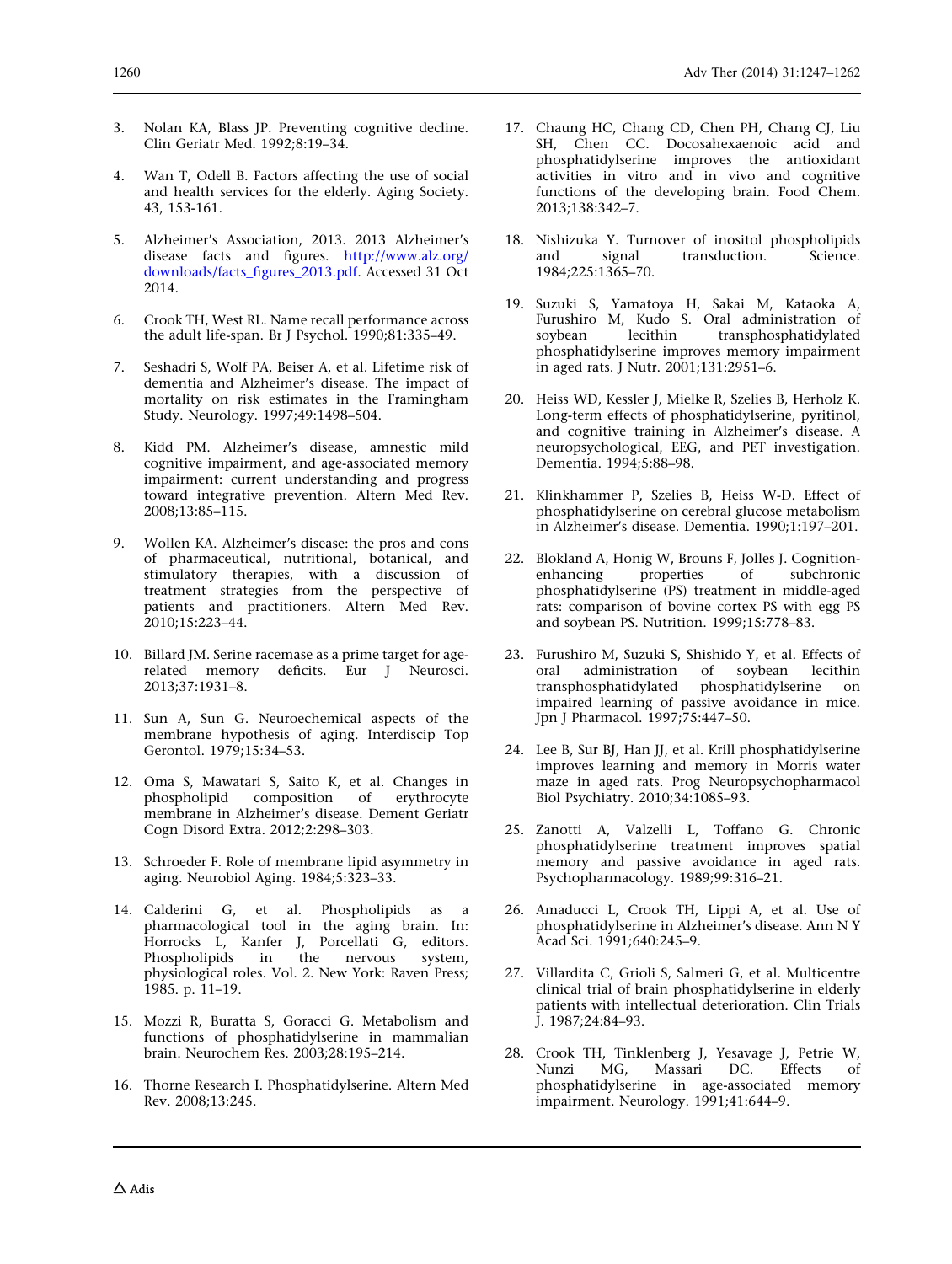- <span id="page-14-0"></span>29. Cenacchi T, Bertoldin T, Farina C, Fiori MG, Crepaldi G. Cognitive decline in the elderly: a double-blind, placebo-controlled multicenter study on efficacy of phosphatidylserine administration. Aging. 1993;5:123–33.
- 30. Jorissen BL, Brouns F, Van Boxtel MP, et al. The influence of soy-derived phosphatidylserine on cognition in age-associated memory impairment. Nutr Neurosci. 2001;4:121–34.
- 31. Richter Y, Herzog Y, Lifshitz Y, Hayun R, Zchut S. The effect of soybean-derived phosphatidylserine on cognitive performance in elderly with subjective memory complaints: a pilot study. Clin Interv Aging. 2013;8:557–63.
- 32. Schreiber S, Kampf-Sherf O, Gorfine M, Kelly D, Oppenheim Y, Lerer B. An open trial of plant-source derived phosphatydilserine for treatment of agerelated cognitive decline. Isr J Psychiatry Relat Sci. 2000;37:302–7.
- 33. Kato-Kataoka A, Sakai M, Ebina R, Nonaka C, Asano T, Miyamori T. Soybean-derived phosphatidylserine improves memory function of the elderly Japanese subjects with memory complaints. J Clin Biochem Nutr. 2010;47:246–55.
- 34. Hellhammer J, Fries E, Buss C, et al. Effects of soy lecithin phosphatidic acid and phosphatidylserine complex (PAS) on the endocrine and psychological responses to mental stress. Stress. 2004;7:119–26.
- 35. Hellhammer J, Hero T, Franz N, Contreras C, Schubert M. Omega-3 fatty acids administered in phosphatidylserine improved certain aspects of high chronic stress in men. Nutr Res. 2012;32:241–50.
- 36. Hellhammer J, Vogt D, Franz N, Freitas U, Rutenberg D. A soy-based phosphatidylserine/ phosphatidic acid complex (PAS) normalizes the stress reactivity of hypothalamus-pituitary-adrenalaxis in chronically stressed male subjects: a randomized, placebo-controlled study. Lipids Health Dis. 2014;13:121.
- 37. Hirayama S, Terasawa K, Rabeler R, et al. The effect of phosphatidylserine administration on memory and symptoms of attention-deficit hyperactivity disorder: a randomised, double-blind, placebocontrolled clinical trial. J Hum Nutr Diet. 2014;27(Suppl 2):284–91.
- 38. Manor I, Magen A, Keidar D, et al. The effect of phosphatidylserine containing Omega3 fattyacids on attention-deficit hyperactivity disorder symptoms in children: a double-blind placebocontrolled trial, followed by an open-label extension. Eur Psychiatry. 2012;27:335–42.
- 39. Parker AG, Gordon J, Thornton A, et al. The effects of IQPLUS Focus on cognitive function, mood and endocrine response before and following acute exercise. J Int Soc Sports Nutr. 2011;8:16.
- 40. Damnjanovic J, Iwasaki Y. Phospholipase D as a catalyst: application in phospholipid synthesis, molecular structure and protein engineering. J Biosci Bioeng. 2013;116:271–80.
- 41. Eibl H, Kovatchev S. (53) Preparation of phospholipids and their analogs by phospholipase D. In: Lowenstein J, editor. Methods in enzymology, volume 72: lipids, part D. New York: Academic Press; 1981.
- 42. Jorissen BL, Brouns F, Van Boxtel MP, Riedel WJ. Safety of soy-derived phosphatidylserine in elderly people. Nutr Neurosci. 2002;5:337–43.
- 43. Vakhapova V, Richter Y, Cohen T, Herzog Y, Korczyn AD. Safety of phosphatidylserine containing omega-3 fatty acids in non-demented elderly: a double-blind placebo-controlled trial followed by an open-label extension. BMC Neurol. 2011;11:79.
- 44. Folstein M, Folstein S, McHugh P. Mini mental state; a practical method for grading the cognitive state of patients for the clinician. J Psychiatr Res. 1975;12:189–98.
- 45. Tel-Aviv University-Psychology. List of depressive symptoms (LDS). Dept of Psychology, Unit of Adulthood and Aging, Tel-Aviv University; 1981.
- 46. Wechsler DA. Standardized memory scales for clinical use. J Psychol. 1945;19:87–95.
- 47. Kane R, Kane R. Assessing the elderly; a practical guide to measurement. Lexington: Lexington Books; 1981.
- 48. Walter-Ginzburg A. Factors predicting health care utilisation among the community dwelling oldestold in Israel. Lecture at the 45 Annual Scientific Meeting of the Gerontological Society of America, Washington, DC. 1992.
- 49. Szuhaj B. Lecithins. In: Bailey's industrial oil and fat products. Vol. 3:13; 2005.
- 50. Forbes D, et al. Exercise programs for people with dementia. Sao Paulo Med J. 2014;132:195–6.
- 51. Tombaugh TN, McIntyre NJ. The mini-mental state examination: a comprehensive review. J Am Geriatr Soc. 1992;40:922–35.
- 52. Booker JM, et al. Seasonal depression and sleep disturbances in Alaska and Siberia: a pilot study. Arct Med Res. 1991;Suppl:281–4.